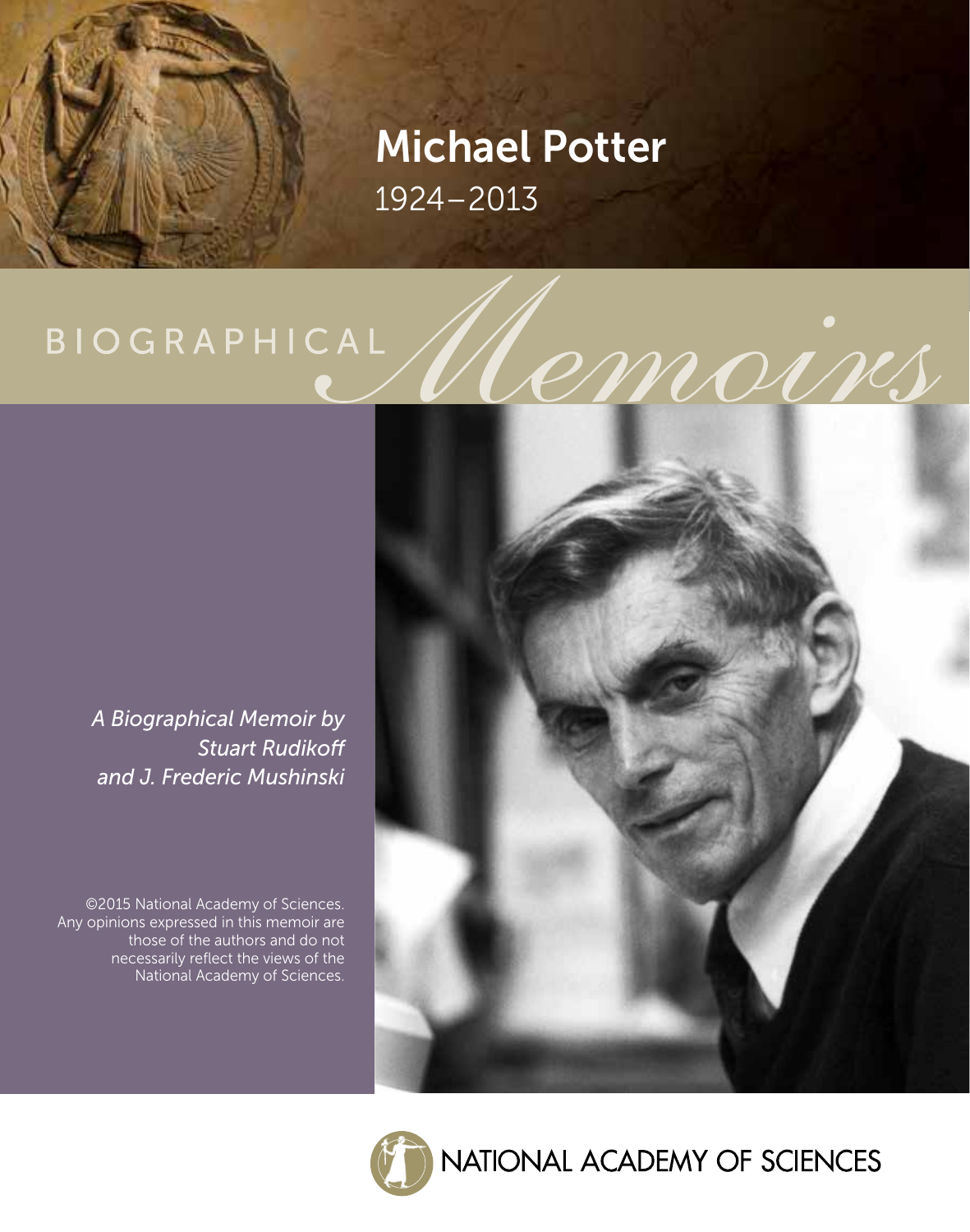*February 27, 1924–June 18, 2013* Elected to the NAS, 1981

With the passing of Michael Potter on June 18, 2013, the scientific community lost one of the most outstanding cancer immuno-biologists of the last sixty years. Mike died at home at the age of eighty-nine after battling acute myeloid leukemia for several years. Those who have known Mike will uniformly remember him not only as a truly exceptional scientist and an unforgettable individual, but as one of the most generous and kind human beings ever to be encountered anywhere in life.

## Early life

Michael was born on February 27, 1924, in East Orange, New Jersey. The first son of Thomas and Mavis Potter, he would later be joined by a younger brother and an adopted sister. When he was about eight years old, the family moved to the seaside town of Seagirt, where Mike spent his early adolescent years. As related by Mike and

his daughter, Melissa, he enjoyed a rather whimsical childhood with seemingly Tom Sawyerlike overtones. He was encouraged to explore things "of interest" and enjoyed a great deal of freedom to pursue his own agenda.

It was during this period that Mike developed a true love of the seashore and nature. He learned to fish and scavenge the beaches, activities that would remain two of the great joys in his life. He was fascinated by animals and was known to occasionally get into trouble when caught examining "road kill" as his early training in biology.

His father was a great influence in his life and strongly encouraged his approach to self-education. They spent much time together and the special relationship with his father extended to many discussions about life, which profoundly influenced Mike's future. For example, Thomas was, at the time, a practicing lawyer and involved in a case seeking compensation for women workers who painted radium dials on watches and



Minhoel Potter

*By Stuart Rudikoff and J. Frederic Mushinski*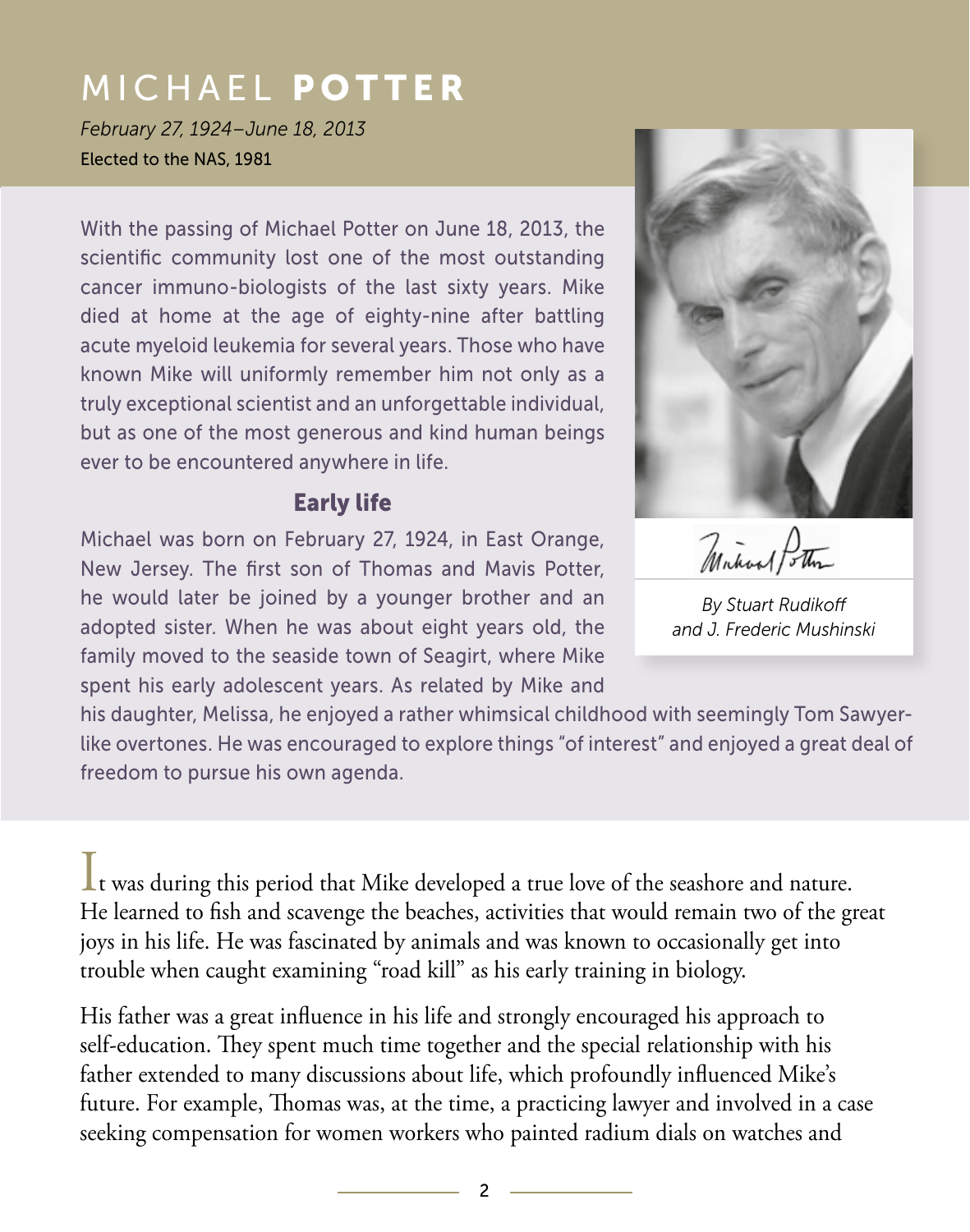later developed cancer. Cancer and its incurable nature were subjects the two discussed at some length, perhaps as part of Thomas's desire to have Mike think about biology and medicine. The esoteric nature of Mike's early education is noted by the fact that he did not enter a structured educational system until the fourth grade. This, apparently, presented no problems for him as he was already an avid reader and had competent tutoring at home.

In 1938 the family moved to Princeton, New Jersey, where Mike spent the remainder of his youth. He often remarked what a memorable period in history this was and how events and people made such great impressions on him. As examples, he was particularly taken by major happenings like the burning of the Hindenburg zeppelin (which he had previously seen flying over New Jersey) and the Lindbergh kidnapping. He almost seemed to transport himself back in time when he spoke about living among awe-inspiring people in the "small town of Princeton," including the Russian pianist/composer Sergei Rachmaninoff and the German violinist/theoretical physicist Albert Einstein. These exposures, without doubt, contributed significantly to the development of Mike's lifelong love of classical music.

Following high school, Mike entered Princeton University as a sophomore and graduated three years later in 1945. His continuing interest in biology led him to attend the University of Virginia (UVA) Medical School, from which he graduated in 1949. He served both an internship and residency at UVA, during which time he met his future wife, Jeanne Ann Phalen, a nursing student. Mike was called into service in 1951 and spent about two years in the US Army as a medical officer in Korea. He returned to UVA Medical School in 1952 as a research assistant and shortly thereafter married Jeanne Ann. The Potters subsequently had two children: a son, Michael, and a daughter, Melissa.

During his assistantship, Mike came to the conclusion that research was where he wanted to focus and that cancer was a primary interest. In discussions with his mentors at UVA, he was basically told if he wanted to pursue cancer research, he should go to the National Cancer Institute (NCI) and join Lloyd Law, who was doing exciting things in leukemia research. Mike interviewed with Law and was offered a position as a biologist, resulting in the move of the Potter family to Bethesda in 1954 and the beginning of a brilliant career that would endure for nearly sixty years.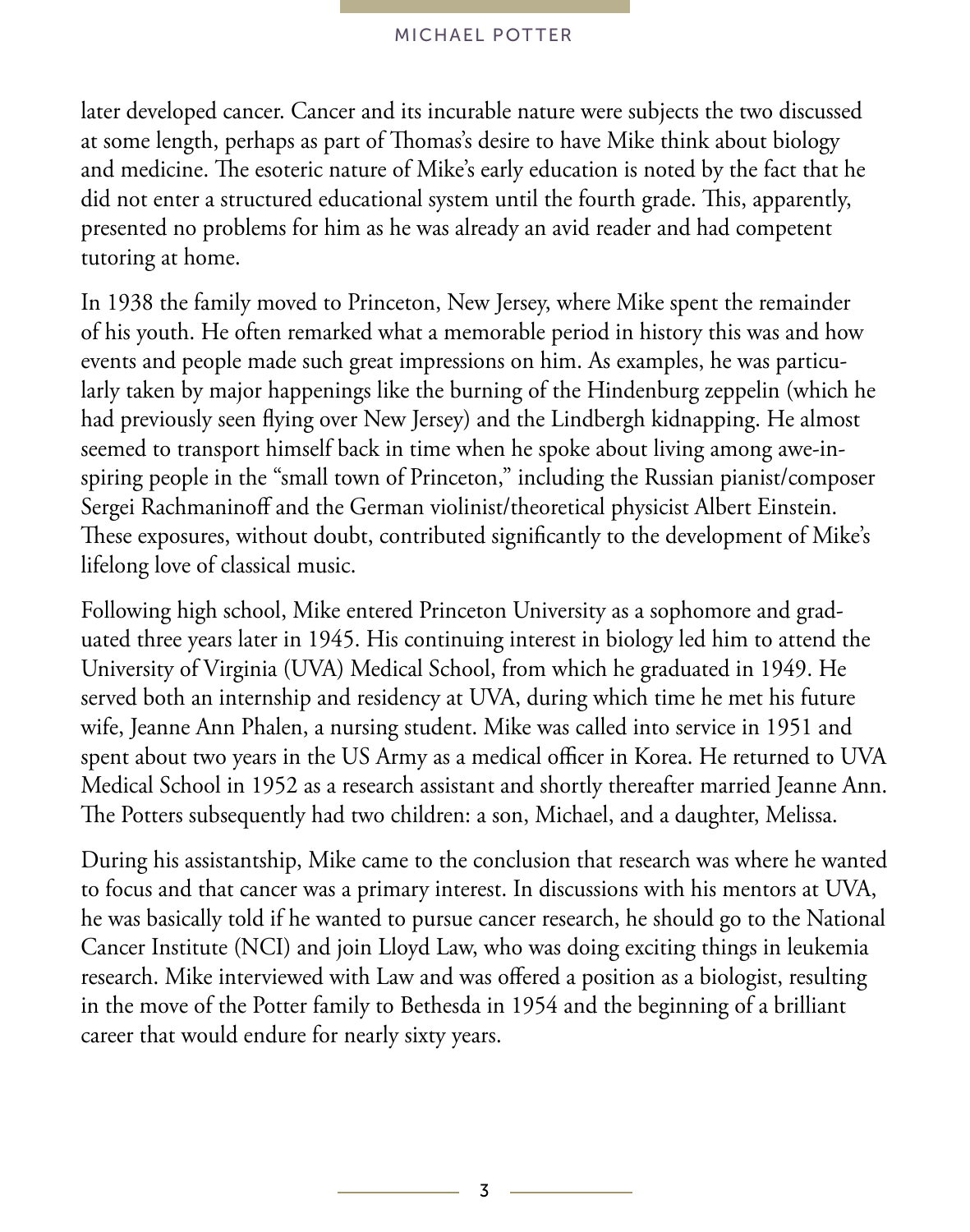

## The science

## A. Plasma cell tumors

The NCI was an exciting place for biomedical science in the 1950s. Wilton Earle and colleagues were developing methods for culturing tumor cells in liquid medium. James Holland, Emil Frei, and Emil Freireich were making groundbreaking advances in the treatment of childhood leukemia, and Lloyd Law was playing a key role in elucidating the biology that formed the basis for the clinical breakthroughs. Mike was, indeed, fortunate to have had Lloyd Law as his mentor at the NCI. Lloyd's approach to mentorship was a "laid-back" one, mainly allowing his young associates to define their own goals and then supporting and encouraging them along their chosen paths. This method was adopted by Mike when he ran his own lab, and it was reflected in the generous treatment of everyone who subsequently joined his group.

Lloyd's basic advice to Mike had been: "There is our animal room, down the hall. Go learn about mice and tumors." Needing no further encouragement, Mike proceeded to do just that.

It was an exciting time in murine tumor biology because, through the efforts of investigators such as C. C. Little, L. C. Strong, and others, inbred strains of mice were becoming available. These genetically identical populations were ideal for induction of a variety of murine neoplasms and, most importantly, they provided an invariant genetic background that allowed for continuous propagation of tumors by serial transplantation.

Mike proceeded to generate a variety of chemically induced tumors that he subsequently transplanted and carefully characterized as to cell type, in collaboration with Thelma Dunn, whom Mike considered the "authority" on mouse pathology. One of these tumors, P815, became the first transplantable mast cell tumor to be described. Many lymphocytic tumors were derived, transplanted, and characterized during this period, but Mike noted that none of these were of plasma cell origin. He had already realized that the availability of plasma cell tumors might provide an experimentally manipulable counterpart to human multiple myeloma, a neoplasm in which homogeneous immunoglobulins (Igs) or various constituent protein chains, were produced. The possible identification or generation of transplantable murine tumors that secreted homogeneous Ig would be an incredibly valuable source of materials to study antibody structure, function, and genetics.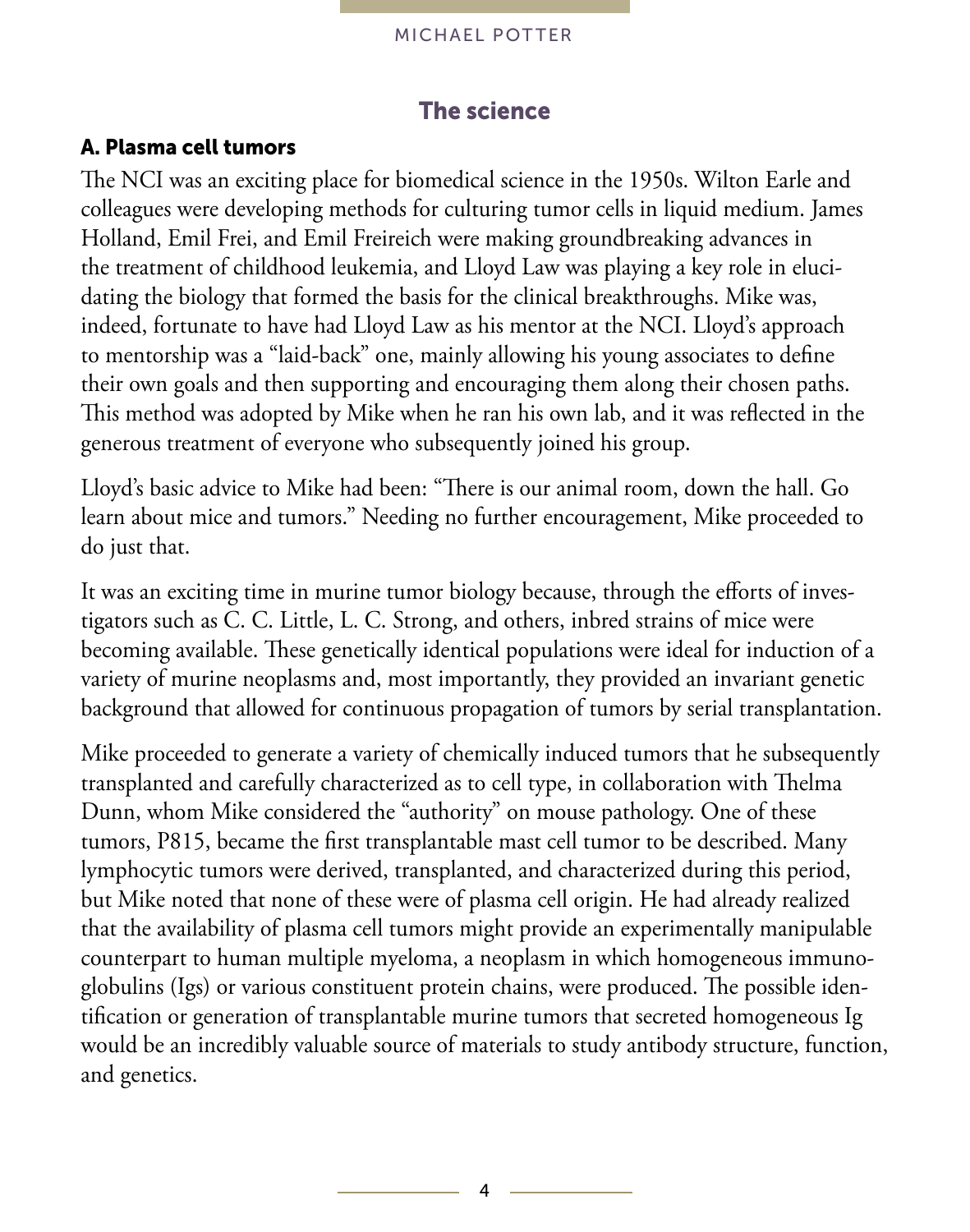The path leading to Mike's seminal discovery of the induction of transplantable plasma cell tumors was, as frequently happens in science, rather serendipitous, but it also reflects the keenly intuitive nature of his thought process. In 1956 Thelma Dunn received tissue sections of two unusual lymphomas from Ira Pilgrim at the University of California. Dunn determined that the tumors were plasma cell tumors and asked that they be sent to Mike for protein analysis. Mike had recently obtained a new-to-the-scientific-market, "state of the art" (as he laughingly described it in later years) paper electrophoresis apparatus. Using this technology, he was able to demonstrate that electrophoresis of serum from an animal that bore one of these tumors revealed a very thick band that remained at the origin and was, in fact, a myeloma protein. The second tumor also produced a homogeneous Ig spike, but with a different electrophoretic mobility. The latter was subsequently characterized, in collaboration with John Fahey, as an IgA myeloma protein. Thus, two transplantable, Ig-secreting plasma cell tumors had been identified, and this discovery focused Mike's efforts to expand the great potential he saw in research with these types of tumors.

During this same period, Glenn Algire and Ruth Merwin were conducting a series of experiments at the NCI to assess whether mammary tumor cells from one strain of inbred mice could survive in a second strain of a different histocompatability type which would normally reject the tumor cells. Their approach was to place the tumor cells (from C3H mice) in Millipore diffusion chambers and implant the chambers in the peritoneal cavities of BALB/c mice. After six months, the mice began developing abdominal tumors around the plastic chambers, which, in contrast with the mammary tumors inside the chambers, were characterized by Dunn as plasma cell tumors. Mike performed electrophoresis on serum from mice bearing these tumors and found that they were, indeed, producing myeloma proteins. In retrospect, it is extremely fortunate that Algire and Merwin chose BALB/c as the recipient strain in their experiments, as almost all other inbred strains were subsequently shown to be resistant to plasma cell tumor induction.

Mike originally thought that the plasma cell tumors were arising due to prolonged immunization from antigens secreted from the cells in the Millipore chambers. However, immunization of BALB/c mice for long periods with a variety of antigens failed to induce tumors. To amplify the immunization, he included in the protocol a modified Freund's adjuvant containing staphylococcal antigens that were developed by Rose Lieberman at the National Institute of Allergy and Infectious Diseases (NIAID), and subsequently, he observed that some of these mice did develop plasma cell tumors. With Charlotte Robinson Boyce, Mike then tested each of the components in the adjuvant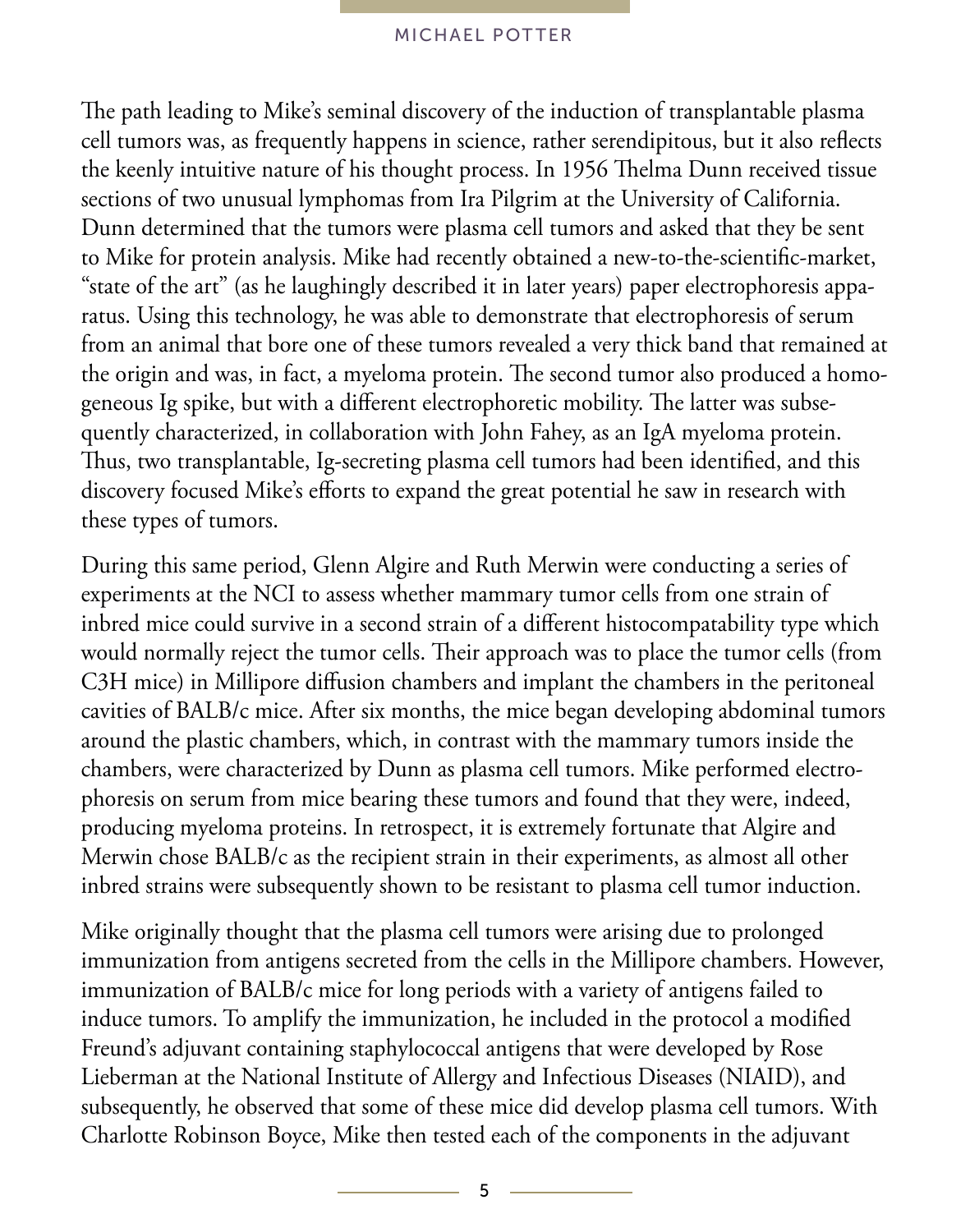and discovered that the mineral oil component alone was sufficient to induce plasma cell tumors that could be serially transplanted. These results were published in the somewhat obscure *Journal of the National Cancer Institute* and were probably quite under-appreciated at the time.

Two years later, Potter and Boyce published a definitive paper in *Nature* that described the induction of transplantable plasma cell tumors by mineral oil and mineral oil adjuvants. In subsequent studies, it would be shown that foreign bodies such as empty Millipore chambers or even plastic shavings, as well as a variety of mineral oils including Esso Bayol F Oil obtained from a local gas station, were capable of inducing plasma cell tumors in the peritoneal cavity, but only in the BALB/c strain of mice. Analysis of these tumors revealed that, although they produced a homogeneous Ig, each tumor's Ig was unique and different from that produced by any of the other tumors. Furthermore, when the tumors were transplanted, the myeloma protein produced afterward was always identical in electrophoretic mobility to that found in the original tumor-bearing animal.

These findings had marked implications in two important areas. They clearly supported the premise that tumors of this nature were clonal in origin and arose from a single cell. Additionally, they provided direct evidence that confirmed Sir McFarlane Burnett's theory of clonal selection, which proposed that a single lymphocyte produced only one molecular form of Ig molecule. This system would provide the field of immunology with tools subsequently used for decades to solve many of its most compelling questions.

## B. Antibody structure/function

By the mid-1960s, considerable evidence had accumulated to establish the general structure of Igs, largely from studies of human myeloma proteins and homogeneous antibodies isolated from the serum of hyper-immunized rabbits. The basic subunit of the antibody molecule was shown to be composed of two identical, covalently linked light polypeptide chains (∼23 kDa) and two identical, covalently linked heavy polypeptide chains (∼50 kDa). These subunits could be proteolytically cleaved into two fragments. One, termed Fab, contained the antigen-binding site and the second, termed Fc, was responsible for effector functions such as complement binding and polymerization, and also determined the antibody isotype or class (IgG, IgA, IgM, etc.).

Realizing the enormous potential for the use of homogeneous murine Igs in studies of the antibody molecule, Mike immediately involved his lab in efforts to assess the primary structure of these proteins. Very early protein sequencing and peptide mapping studies,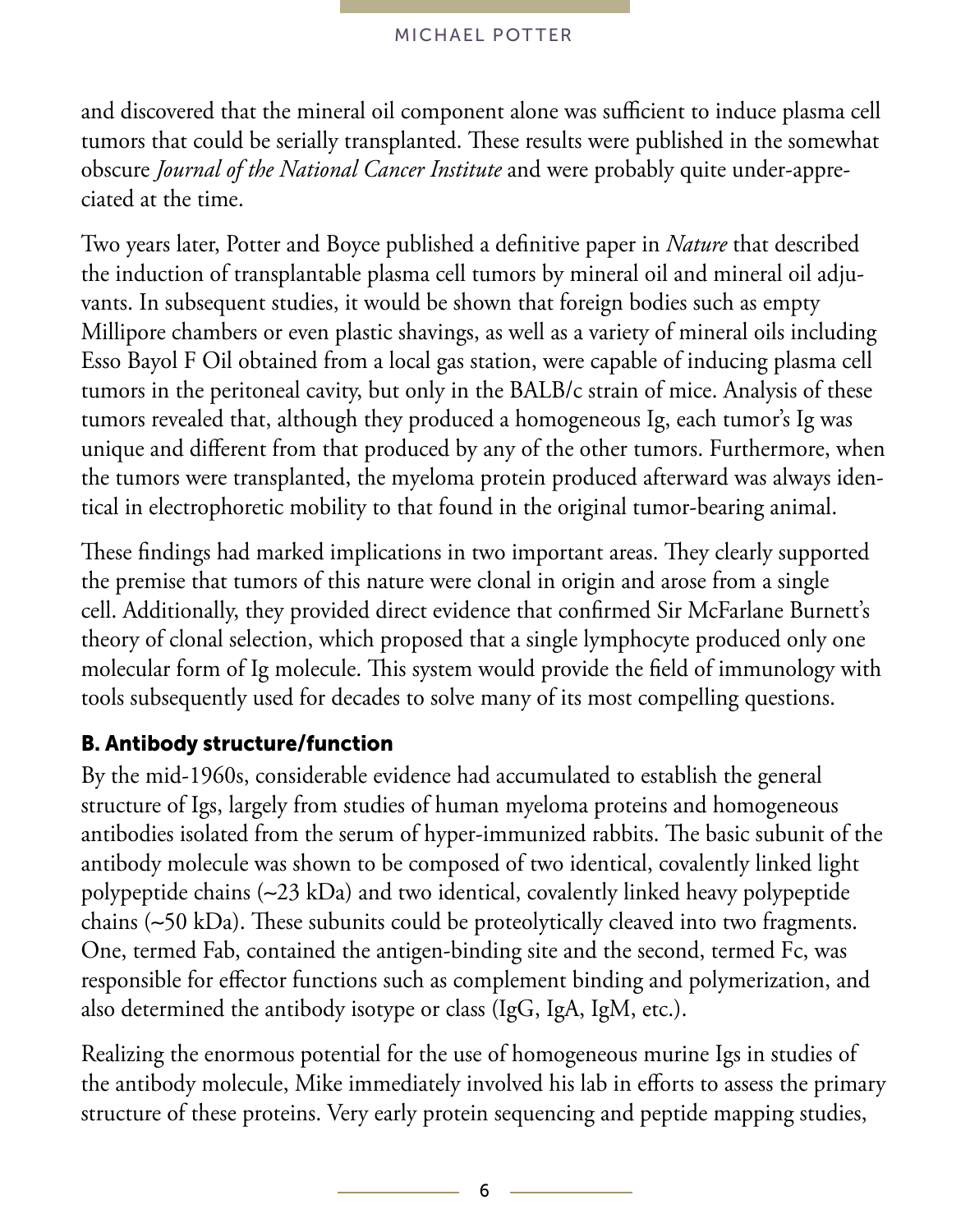in collaboration with Richard Parham, David McKean, Claude Bennett, William Dryer, and Leroy Hood, revealed that light chains from the murine plasma cell tumors shared a carboxy-terminal sequence similar to human kappa light chains. However, the chains differed considerably at their amino terminal (termed "variable") ends. These findings had profound implications for theories of antibody formation, in that the presence of multiple variable region sequences originating in genetically identical animals would, presumably, require multiple variable region genes to encode the corresponding protein structures. The studies further suggested that multiple variable region sequences might, by genetic recombination, become associated with a single or limited number of, constant (kappa) region sequences. This postulate was subsequently experimentally proven by Susumu Tonegawa, who was awarded a Nobel Prize in 1987 for his studies on Ig gene rearrangement.

The results of multiple, different variable regions associated with a single kappa constant region conflicted with the seminal studies of Martin Weigert and Melvin Cohn, who determined the amino acid sequences of a second group of murine light chains, termed "lambda," which expressed a very different constant region. In the case of lambda light chains, the variable regions differed by only a few amino acids, leading to the proposal that very few genes were necessary to encode the variable regions of lambda chains and that most of the sequence differences could be explained by a process of somatic mutation. The debate as to the existence of many variable region genes encoding different antibody specificities versus the presence of only a very few genes that would diversify by somatic mutation persisted for years.

In thinking about the origins of cells that eventually become plasma cell tumors, Mike was convinced that they derived, for the most part, from normal participants in immune responses. He reasoned that many of these Igs would be involved in responses to pathogens such as bacteria and viruses. He therefore decided to screen the myeloma proteins for antigen-binding activity with the defined goal of generating appropriate models for structure/function studies.

An eclectic collection of antigens including carbohydrates, proteins, and hapten conjugates was assembled, and, with Elizabeth Mushinski, Mike began screening the myeloma collection. These efforts were rewarded with the identification, in 1968, of a nitrophenol-binding myeloma protein from plasma cell tumor MOPC 315 and three others that reacted with pneumococcal C polysaccharide. These proteins comprised the first collection of myeloma Igs with defined antigen-binding specificities. MOPC 315 would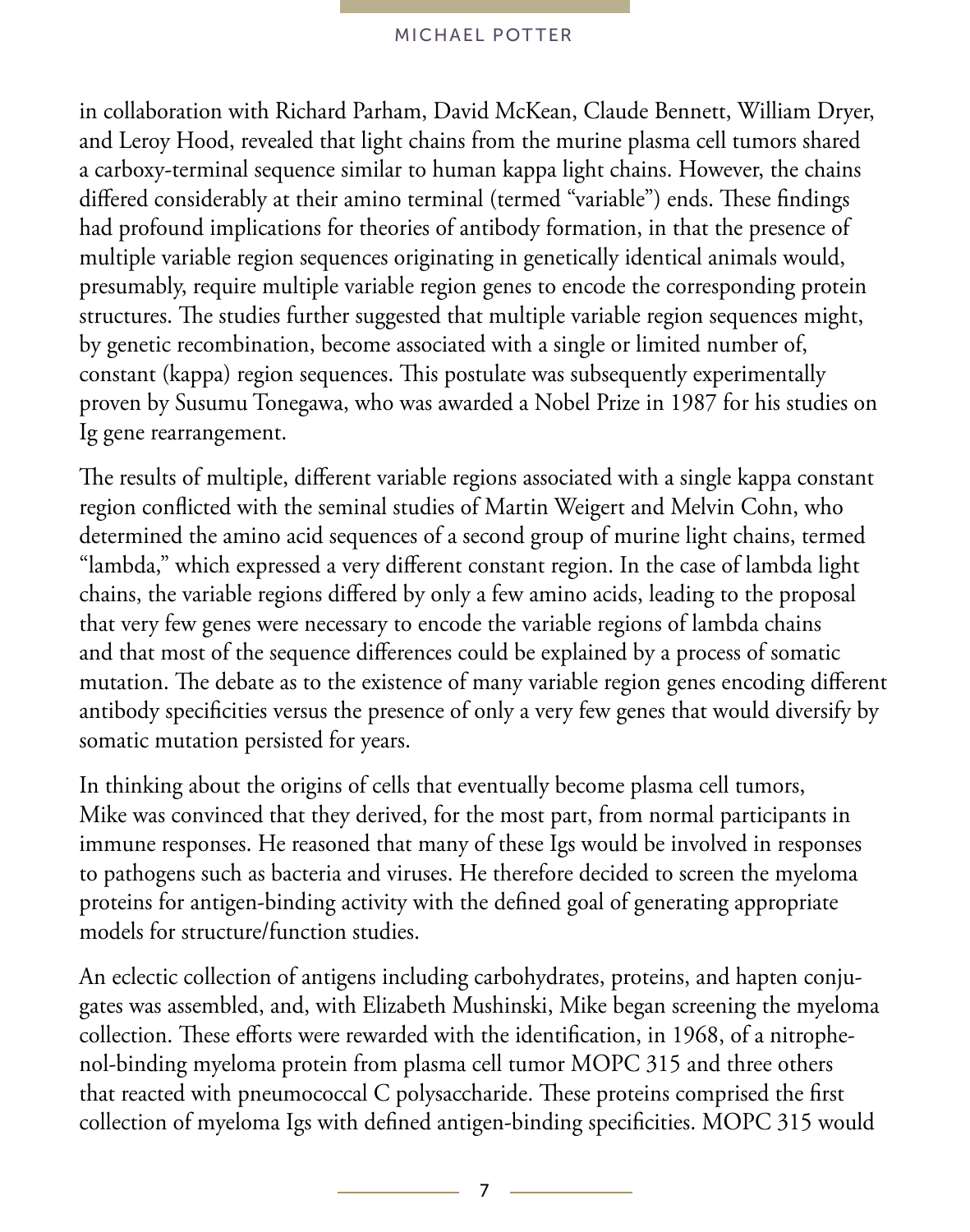become one of Mike's most widely known tumors and would eventually be used in hundreds of other studies. The MOPC 315 protein became a model for some of the earliest studies probing the structural nature of the antibody-combining site. Affinity labeling experiments with Henry Metzger and fluorescence quenching analysis with Herman Eisen were among the first reports to define specific amino acids involved in hapten/antigen binding and to begin a map for the actual antibody-binding site.

The group of proteins that reacted with pneumococcal C polysaccharide would shortly be expanded to eight members, and later studies would identify the actual hapten determinant bound as phosphocholine. The myeloma-screening program subsequently identified two other large groups of proteins that bound carbohydrate antigens. The first of these reacted with beta 1-6 galactan and the second with inulin. These two groups, along with the phosphocholine-binding proteins, would become the focus of a major effort in Mike's lab to evaluate antibody structure/function relationships.



Mike Potter at the lab bench. (Courtesy of NIH.)

It was in this same time frame that I (Stuart Rudikoff) joined Mike's lab with similar interests in antibody structure/function. Shortly thereafter, a paper was published in *Proceedings of the National Academy of Sciences* describing the crystallization of the antigen-binding fragment from MOPC 315. These crystals did not diffract sufficiently for x-ray analysis, but Mike immediately realized the potential of his myeloma collection in approaching this problem. A collaboration was initiated with David Davies' crystallography lab at the National Institute of Diabetes and Digestive and Kidney Diseases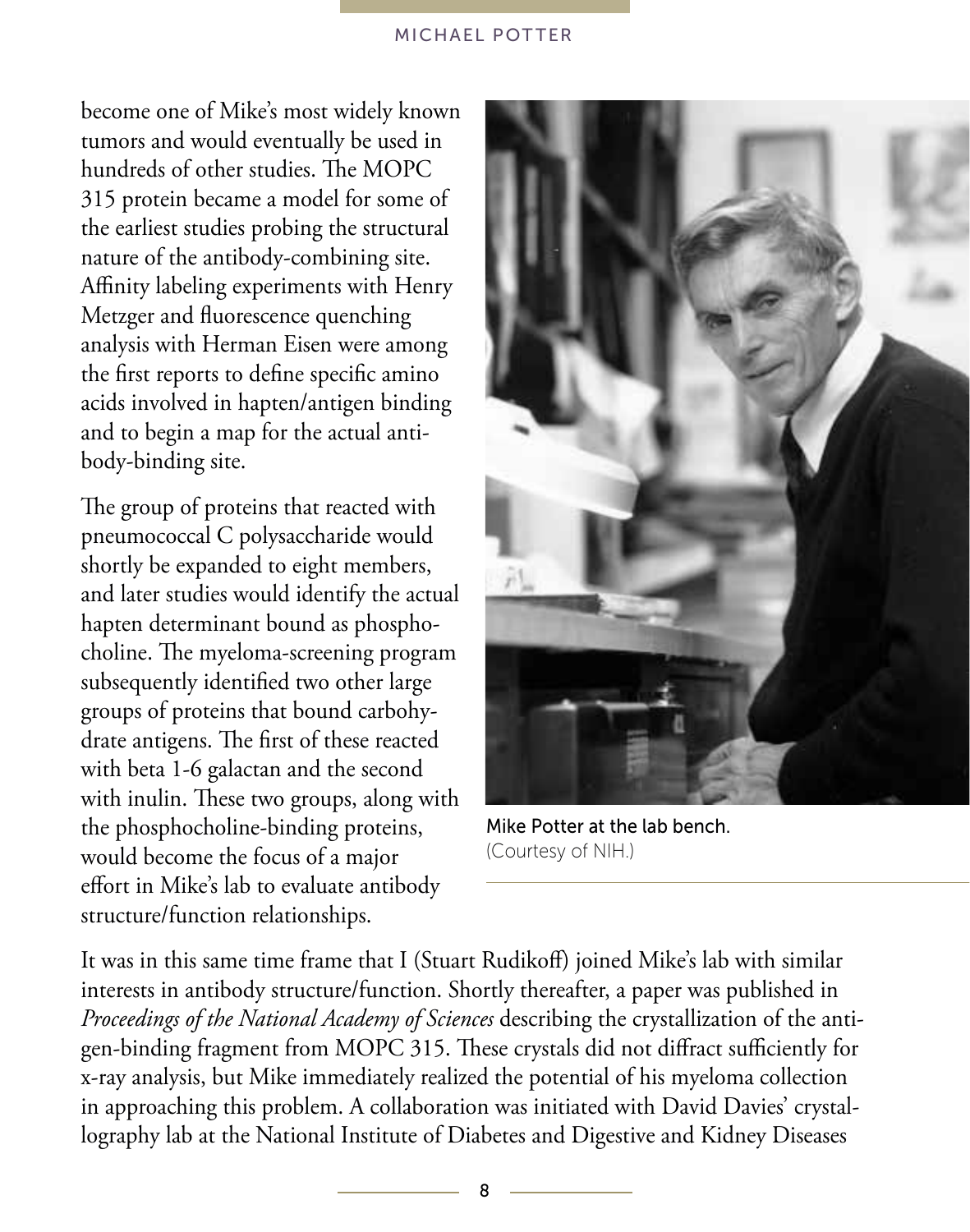(NIDDK), and we began preparation of antigen-binding fragments from the set of phosphocholine-binding myeloma proteins for similar crystallization attempts.

Crystals were, in fact, obtained from one of these, McPC 603, and they were suitable for x-ray diffraction analysis. Diffraction studies, in conjunction with the primary amino acid sequence determined in our lab, produced the first molecular elucidation of the binding site from a homogeneous Ig with a previously identified binding specificity.

A number of fundamental observations derived from these studies. The phosphocholine antigen moiety was quite small in relation to the size of the potential binding surface area of the antibody, and the binding was asymmetric, with nearly all of the specific interactions occurring between phosphocholine and amino acids of the McPC 603 heavy chain. In retrospect, this was probably not surprising, as subsequent sequence analysis of other members of the phosphocholine-binding group revealed that all had nearly identical heavy chain sequences, including each of the amino acids that actually contacted the phosphocholine moiety, whereas the light chains differed enormously throughout their entire variable region sequences. In this case, the binding specificity was almost completely determined by the heavy chain. Furthermore, Elvin Kabat and T. T. Wu had previously analyzed primary sequence data from Ig heavy and light chains and concluded that within variable regions there existed three small, widely spaced areas in each chain that exhibited "hypervariability" in sequence and which, they predicted, would be brought together three dimensionally by the folding of the two polypeptide chains to form the antigen-binding site. This prediction was completely borne out in the McPC 603 structure that showed the six hypervariable regions forming a pocket-like area in which phosphocholine was bound.

The encouraging results obtained with McPC 603 led to a similar approach using a second set of myeloma proteins with binding specificity for beta 1-6 galactan. Crystals suitable for diffraction analysis were obtained from the antigen-binding fragment of the myeloma protein from the J539 plasma cell tumor, and the structure was subsequently determined. J539 and its related galactan-binding proteins were particularly useful in this structure/function analysis, as studies in collaboration with Neil Glaudemans (NIDDK) using chemically synthesized galactan derivatives and related carbohydrates provided a detailed picture of the requirements and limits of the galactan-binding site. In contrast with phosphocholine binding by McPC 603, the galactan-binding site accommodated a much larger antigenic determinant and involved extensive contacts from both light and heavy polypeptide chains, which could be readily deduced from the x-ray crystallographic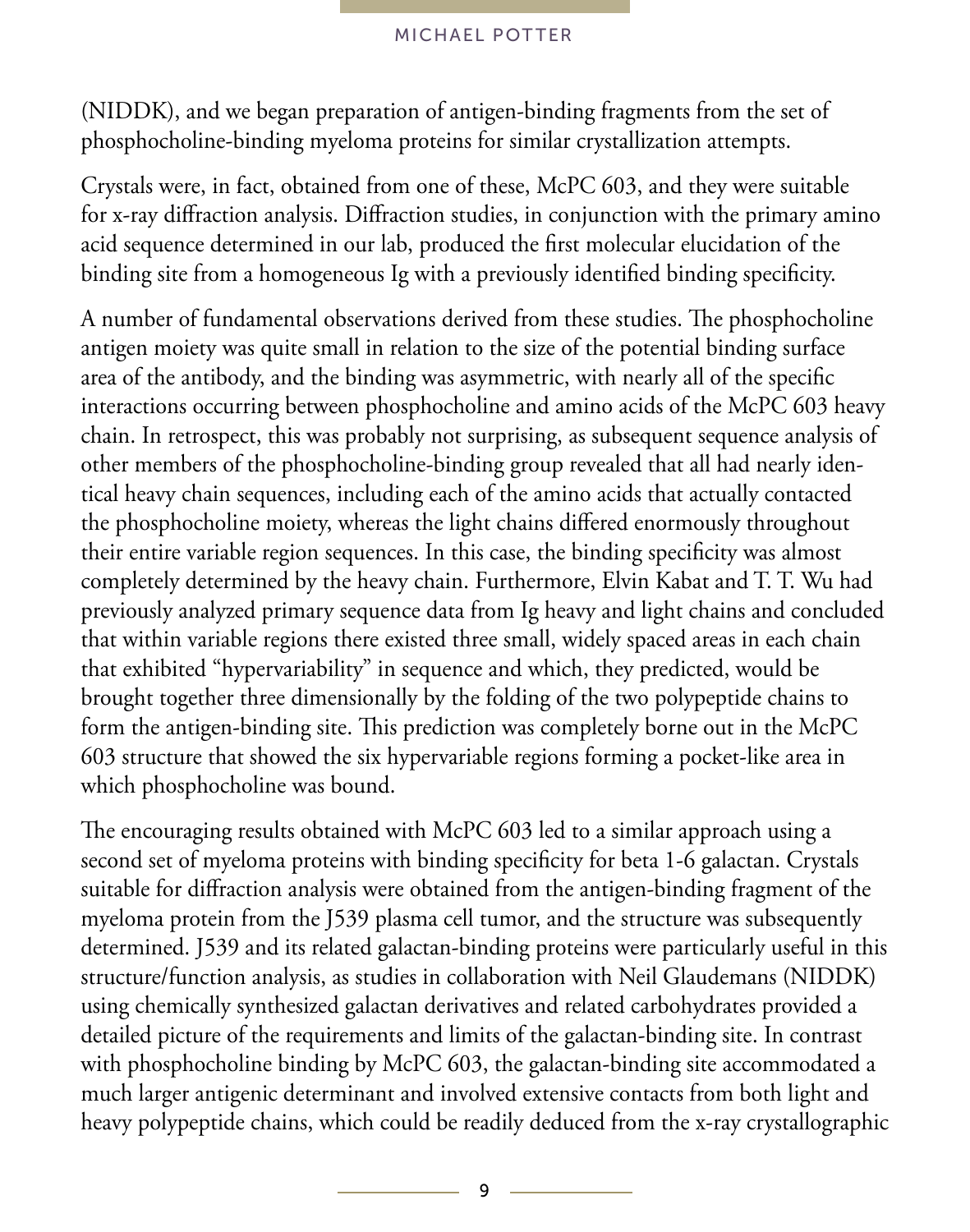structure and modeling using the synthetic derivatives. These two structures provided striking contrasts as to the potential requirements for an antigen to be bound in an antibody-combining site, and were landmark contributions to understanding the nature of antigen/antibody interactions.

Studies of the group of galactan-binding immunoglobulins were extended to complete primary sequence analysis with the goal of comparing the structure of antibodies that exhibited the same specificity. In contrast with phosphocholine-binding proteins in which nearly identical heavy chains paired with very different light chains, in anti-galactan antibodies there were very few primary sequence differences among either the light or heavy chains. In retrospect, these results might have been anticipated, considering that the more extensive contact with antigen in the galactan-binding site suggested a strong need for conservation of amino acid sequences in both chains involved in antigen contact. However, a small amount of amino acid variation was clearly observed, suggesting that somatic mechanisms were also involved in generating the observed protein sequences. Similarly, inulin-binding myeloma proteins exhibited marked restriction in both light and heavy chain sequences. Collectively, these analyses revealed fundamental limitations in pairing for given light and heavy chains in determining antigen-binding specificity and the nature of sequence variation among antibodies with common reactivities. Taken together, these studies contributed enormously to our understanding of the structure of the antibody molecule, its interaction with antigen at the molecular level, and the nature of primary sequence variation among antibodies with the same antigen-binding specificity.

### C. Ig genetics and idiotypes

Following the initial discovery of transplantable murine plasma cell tumors, a second major area to be rapidly developed by the Potter lab grew from a collaboration with Rose Lieberman that spanned more than fifteen years. This work produced multiple classic studies of the genetics of Ig inheritance and idiotypes.

Mike quickly saw the advantages in the murine system in this research, because appropriate antiserums to normal and plasma cell tumor-derived Igs could provide a unique set of reagents to study Ig inheritance and linkage. Antiserums prepared to normal or plasma cell tumor Ig in other animal species, or in other strains of inbred mice, generally fell into two categories. First, those prepared by immunizing other species, typically rabbits, recognized determinants in the Ig constant regions, termed "isotypes," which identified Ig classes and sub-classes (IgM, IgG<sub>1</sub>, IgG<sub>2a</sub>, IgG<sub>2b</sub>, IgA, IgD, and IgE). Additionally,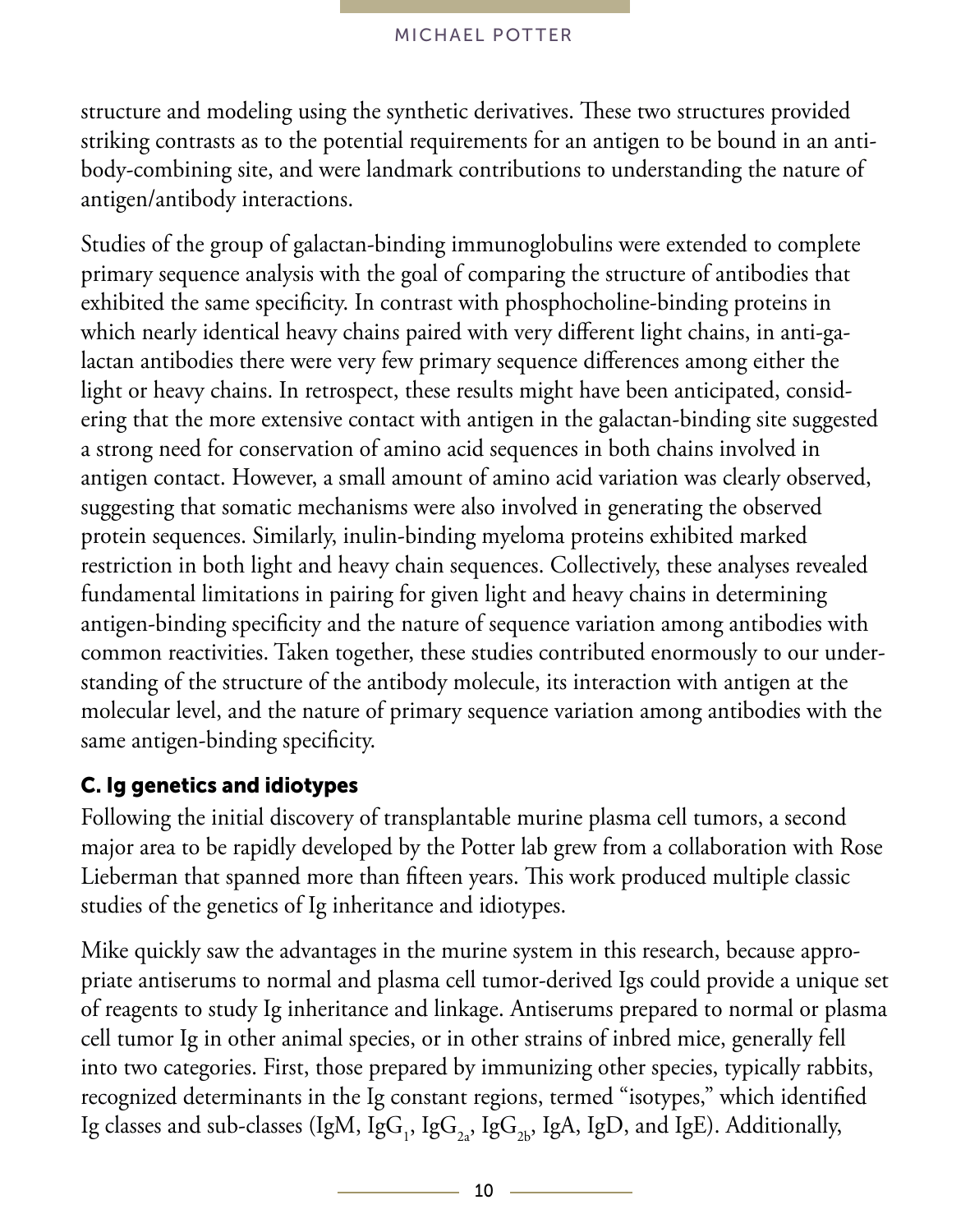such antiserums frequently recognized constant region antigenic determinants, termed allotypes, unique to the donor mouse strain of the Ig used as immunogen. Second, there were antiserums that recognized determinants in the Ig variable regions, termed "idiotypes." Such antiserums could only be prepared by immunizing other inbred strains with the BALB/c-derived myeloma proteins, taking advantage of the very small differences in Ig sequences between strains, which define idiotypes.

These immunizations and the characterization of the antiserums generated were laborious and time-consuming, but they became a hallmark of Lieberman's skills and determination. Coupled with the relatively short gestation period of mice and the availability of numerous inbred strains in the Potter collection, allotype- and idiotype-specific antiserums were generated and provided the necessary reagents for detailed genetic analysis of both constant and variable region genes.

In some of their earliest studies in collaboration with Sheldon Dray, Mike and Lieberman assessed the reactivity of antiserums raised against a battery of myeloma proteins and were able to identify antiserums that recognized two distinct sub-classes of IgG (IgG<sub>1</sub>, Ig $\mathrm{G}_2$ ) in the BALB/c mouse. Furthermore, the antiserums recognized allotypic determinants in these molecules, permitting a distinction between BALB/c Ig $\mathrm{G}_1$  and Ig $\mathrm{G}_2$  versus these same sub-classes in other strains carrying different alleles. Using these reagents in what were among the first studies of this nature, they were able to demonstrate in classic genetic experiments that the genes encoding the Ig $\mathrm{G}_1$  and Ig $\mathrm{G}_2$  proteins were tightly linked and could not be separated in F2 progeny. Similar studies with appropriate antiserums also showed a close linkage between IgG and IgA constant regions, resulting in the emergence of the concept that a single genetic locus contained tightly linked genes encoding all of the Ig constant regions. The identification of two rare IgD-secreting tumors led to the development of cDNAs that enabled the first mapping of the IgD heavy chain constant region gene.

In contrast with the constant region, antigenic determinants in the variable region, the idiotypes, would turn out to be much more complex being determined by either the light or heavy chain or a combination of the two. In 1970 Mike and Lieberman made the striking discovery that five of eight of the phosphocholine-binding myeloma proteins expressed the exact same idiotype. This result suggested that in these five independently arising tumors, the same variable region genes had been expressed. Further studies demonstrated that the same idiotype was also expressed on naturally occurring antibodies in mice immunized with phosphocholine, clearly validating myeloma proteins

 $11 -$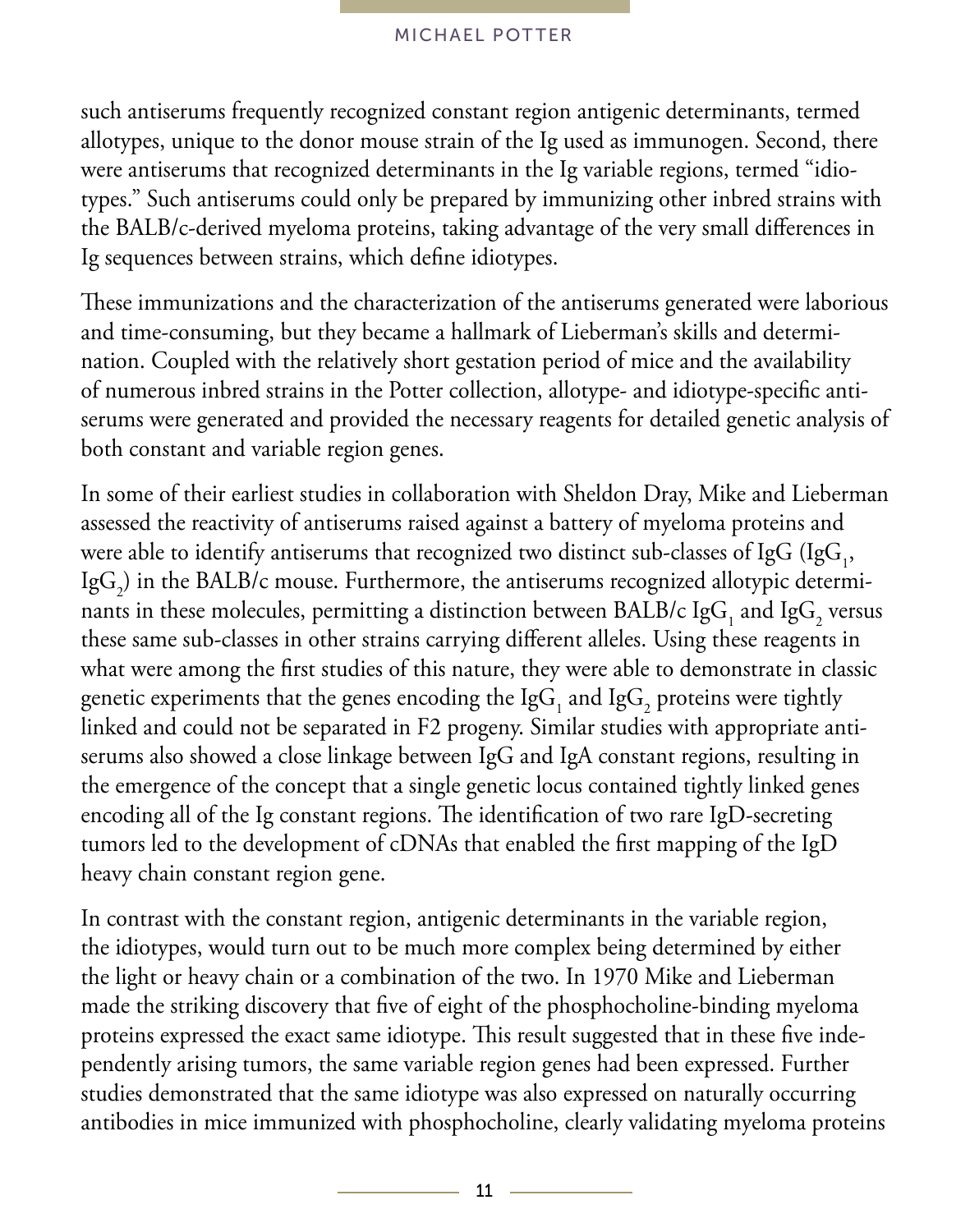as authentic examples of normal antibodies. Using anti-idiotype reagents to phosphocholine-binding myeloma proteins, as well as similar reagents raised against galactan- and levan-binding myeloma proteins and hybridomas (immortalized cells resulting from the fusion of normal lymphocytes with a myeloma cell, see below), they were able to demonstrate that idiotypes were linked to constant region allotype determinants. These results, combined with similar studies from and in collaboration with other labs, led to the critical conceptual understanding that Igs were encoded by a large locus in which constant region genes were linked to variable region genes.

While the structural basis of idiotypes was potentially complex, the sets of myeloma proteins and hybridomas with the same antigen-binding specificity, especially the anti-galactan group, would prove highly appropriate for addressing this interesting question. Anti-idiotype antiserums prepared against multiple galactan-binding antibodies fell into two groups: 1) those recognizing only the immunizing myeloma or hybridoma protein, or 2) those reacting with the immunizing protein plus one or more other members of the same antigen-binding family. Studies in collaboration with the Glaudemans lab demonstrated that hybrid molecules formed by recombining light and heavy chains from different galactan-binding Igs resulted in the idiotype expressed in the immunizing Ig being associated with the donor heavy chain. Sequence analysis revealed that the light chain variable regions from all family members were essentially identical, whereas small variations were observed in the heavy chains, but largely confined to the third hypervariable region. By combining the results of the sequence analysis with the pattern of idiotypic reactivity among the group, it was possible to identify the molecular basis of both individual and shared idiotypes within the family. As predicted, all idiotypes could be assigned to the heavy chains. Using the crystal structure determined for the galactan-binding J-539 myeloma protein and molecular modeling, Potter and colleagues observed that the amino acids predicted from the sequence analysis to encode idiotypes were located on the Ig surface that was exposed to solvent, where they were likely candidates to be seen as antigenic determinants. This combination of sequence and three-dimensional analysis provided the first molecular characterization of idiotypes.

### D. Tumorigenesis

Mike had a longstanding interest in cancer and its causes and felt that understanding the mechanisms leading to this disease in animals would provide important clues to likely similar events leading to human cancers. He was particularly interested in the reason that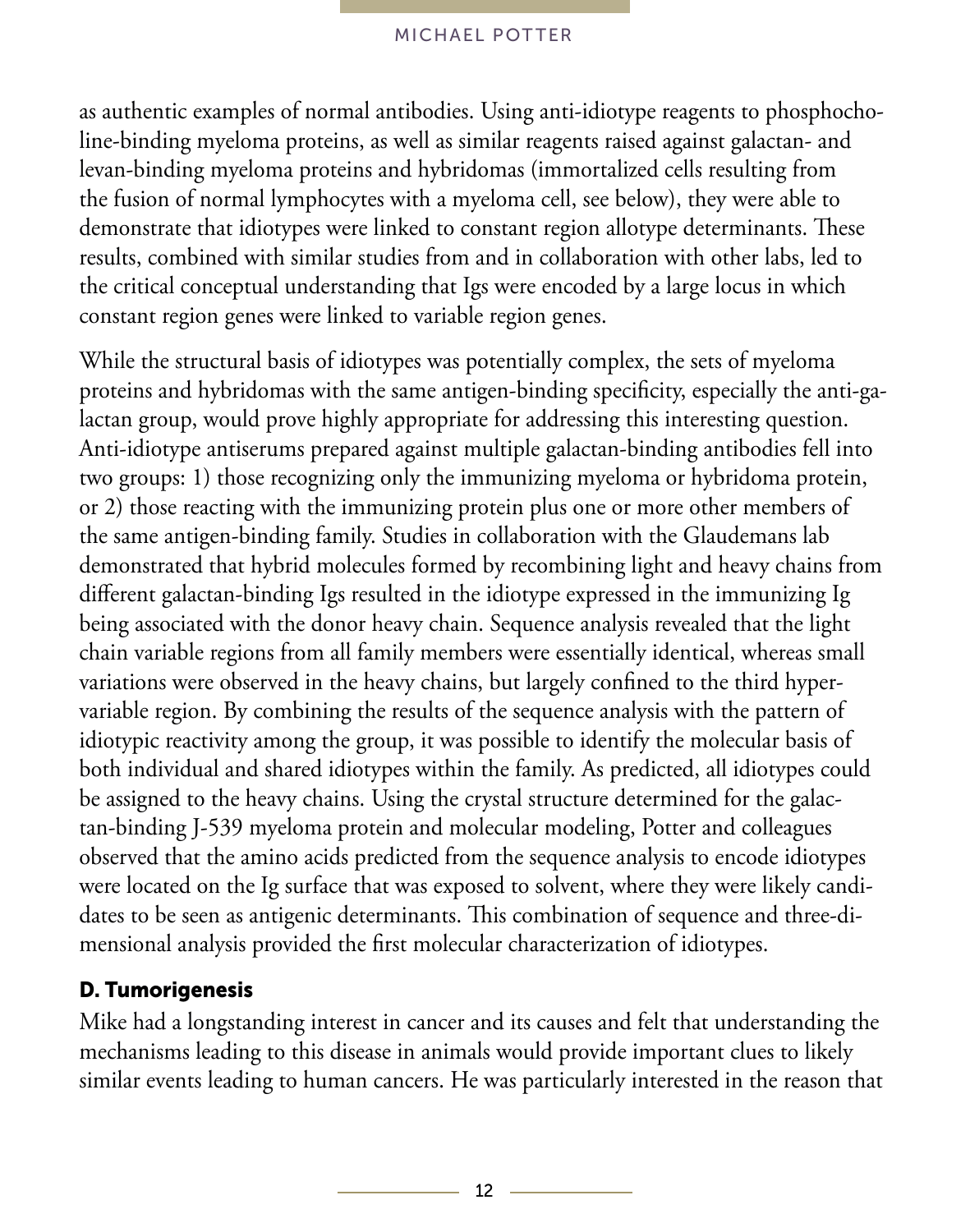BALB/c mice were the only strain that was routinely susceptible to experimental plasma cell tumor induction, as well as the nature of mechanisms that led to the development of these tumors. The identification of genes controlling susceptibility and resistance, undertaken in collaboration with Beverly Mock, would prove to be a complex problem, as tumor-induction studies in mice generated by crossing the susceptible BALB/c strain with resistant strains revealed that multiple BALB/c genetic loci contributed to susceptibility and resistance.

Early hints about the nature of the genetic events involved in plasma cell tumor formation came from a collaboration with Francis Weiner and George Klein beginning in 1979, during which chromosomal analysis revealed abnormalities in the immunoglobulin loci in plasma cell tumors. These abnormalities were eventually revealed to be chromosomal translocations involving one of the Ig loci and a second locus from a different chromosome. During this same period Mike, in collaboration with Marshall Sklar and Wallace Rowe, had been examining the effect of avian retroviruses on tumor induction. They observed that Abelson murine leukemia virus, a retrovirus that contained a portion of the abl gene embedded in the genome of the Moloney leukemia virus, greatly reduced the latent period of plasma cell tumor formation. Considerable efforts in a number of laboratories led to the understanding that the transforming elements in Abelson and other oncogenic retroviruses had normal mammalian homologues that appeared to be involved in the regulation of cell growth. When overexpressed or expressed in certain mutant forms, these "normal" genes frequently led to the development of cancers and were termed "oncogenes."

Mike intuitively deduced that oncogenes would be involved in plasma cell tumor formation. Subsequent studies demonstrated that mRNA levels of the *myc* cellular oncogene were elevated in plasma cell tumors and that infection of BALB/c mice with leukemia viruses that expressed *myc* led to generation of plasma cell tumors lacking chromosomal translocations. Involvement of the *myc* gene in tumor development was further confirmed by characterization of the chromosome translocation sites in the oil-induced tumors, demonstrating almost invariantly that the translocations involved juxtaposition of the *myc* locus to one of the Ig loci. This chromosomal rearrangement led to overexpression of *myc* owing to its up-regulation by active promoters and enhancers associated with the Ig genes. Although the translocation of *myc* into the Ig locus and its resulting activation was provocative in terms of identifying a possibly pivotal initiating event in plasma cell tumor generation, additional studies by the Potter group revealed that the same translocations could be observed in normal lymphocytes from both tumor-sus-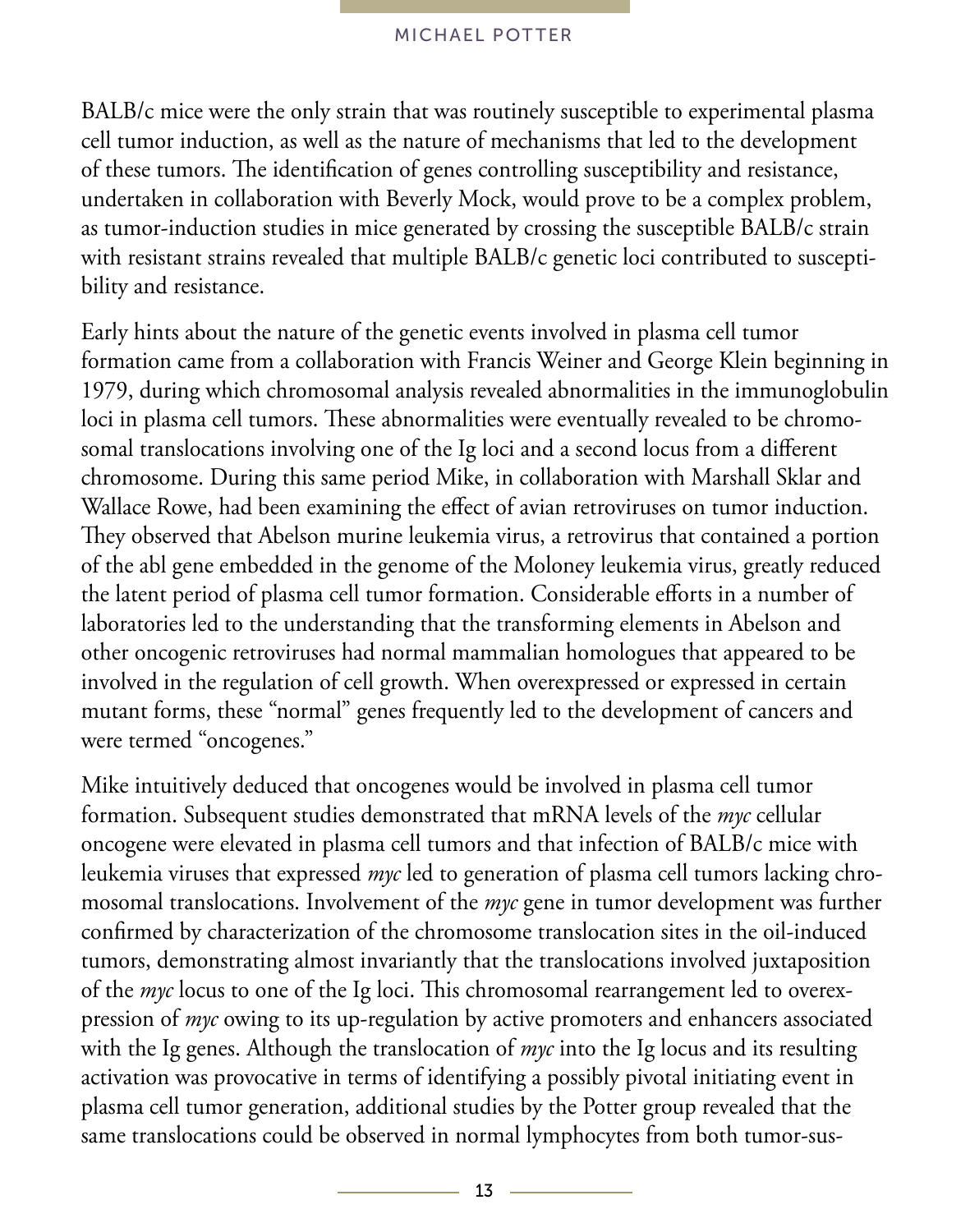ceptible and tumor-resistant mouse strains. Thus, additional events would clearly be necessary to reach the state of complete neoplastic transformation.

Mike was an advocate of the premise that most cancers resulted from the accumulation of multiple genetic events that eventually led to complete transformation and loss of growth control. In parallel with the studies of chromosomal rearrangements, the lab was also attempting to define other requirements for tumor initiation and growth. Early stages of plasma cell tumor growth had proven particularly difficult to study, as primary tumor cells taken from animals could not be adapted to *in vitro* culture for propagation and analysis. It was only after primary tumors had been subjected to several serial passages in mice that they could successfully be grown in tissue culture.

In 1986, Richard Nordan, a graduate student in the Potter lab, made the observation that primary tumors could be adapted to culture if they were grown in the presence of supernatants obtained from cultured macrophages. Characterization of the factor in the macrophage supernatants required for plasma cell tumor cell growth resulted in its identification as interleukin-6, a member of a family of cytokines that would prove to be critical in lymphocyte growth and differentiation. Interleukin-6 would later be demonstrated to play a key role in growth and differentiation of normal B lymphocytes. Thus, primary tumor cells were not fully growth-independent, but required, at a minimum, interleukin-6 for survival until additional events led to growth factor independence.

 Mike was now able to meld the translocation and growth factor studies into a model in which the *myc* translocations were likely to be an early event in tumor development (since they could be found in normal cells), but complete neoplastic transformation occurred only in those cells with *myc*-activating translocations that survived in a growth factor (interleukin-6)-dependent manner until successive event(s) would lead to fully unregulated growth. Mike would continue to pursue his search for those additional events for the remainder of his career.

## Personal observations

Both of us were fortunate to have had Mike as a mentor and a friend. When I (J. Frederick Mushinski) interviewed at NIH for a post-doctoral position in 1964, I found Michael Potter to be the most fascinating and engaging character I had ever met. Our interview was so engrossing that it lasted well past the allotted time, and I missed my next appointment. As I discovered at that initial meeting, Potter's charm and wideranging interests made him an unusually delightful conversationalist. We would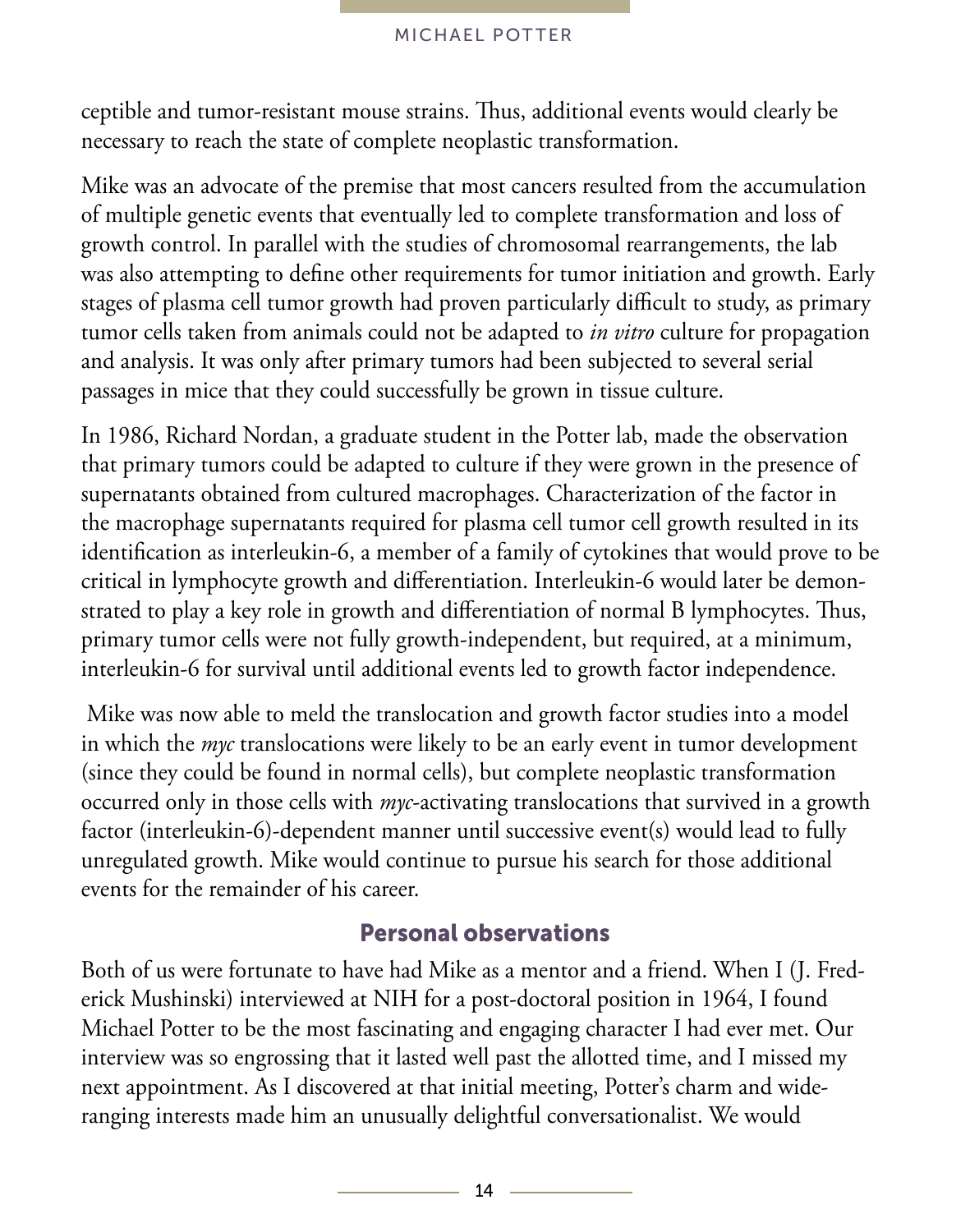

Mike preparing for a "lab meeting" on the Chesapeake Bay. (Courtesy of Beverly Mock.)

frequently drive Mike to our lab retreats that were about two and a half hours away, and the conversations during these trips were always the highlight of the meetings for me. I later learned that he also had an interest in seeing that I had ample interactions with his new technician, Betty Bridges, subtly playing the role of matchmaker. He was quite successful and we were married in 1971.

When I (Stuart Rudikoff) interviewed with Mike in 1970, it was clear that we both had a deep interest in Ig structure and function, but we also discovered a shared attraction to the water and fishing. I believe Mike decided he could get a

two-for-one deal with me, an eager young scientist and a fishing companion. So began a relationship that lasted more than forty years. It took me a while to get used to the sight of Mike arriving daily on his bicycle. The bicycle looked like it was claimed from a trash pile sometime in the 1950s, but that never fazed him. He would ride to and from work every day, regardless of the weather, unless it was so bad that Jeanne Ann said "no." There was no appeal from a "no" decision rendered by Jeanne Ann.

It took only a short time to realize what an incredibly generous person Mike was. He never refused a request for any materials his lab had generated, even if it was from someone doing the exact same type of studies that he was involved in. His attitude was that it was only advancing science that mattered and one could not be concerned with trying to limit access in any way to materials or reagents that would benefit experimental progress.

For a man of his accomplishments, Mike was one of the most unaffected and selfeffacing individuals one could ever meet. It was almost impossible to get him to travel and promote his own work. He rarely attended meetings and would usually only do so at the request of friends and colleagues. He did take great pleasure in the workshops he organized beginning in 1969, which occurred almost yearly thereafter. These meetings originally focused on Ig structure and genetics, but subsequently expanded to related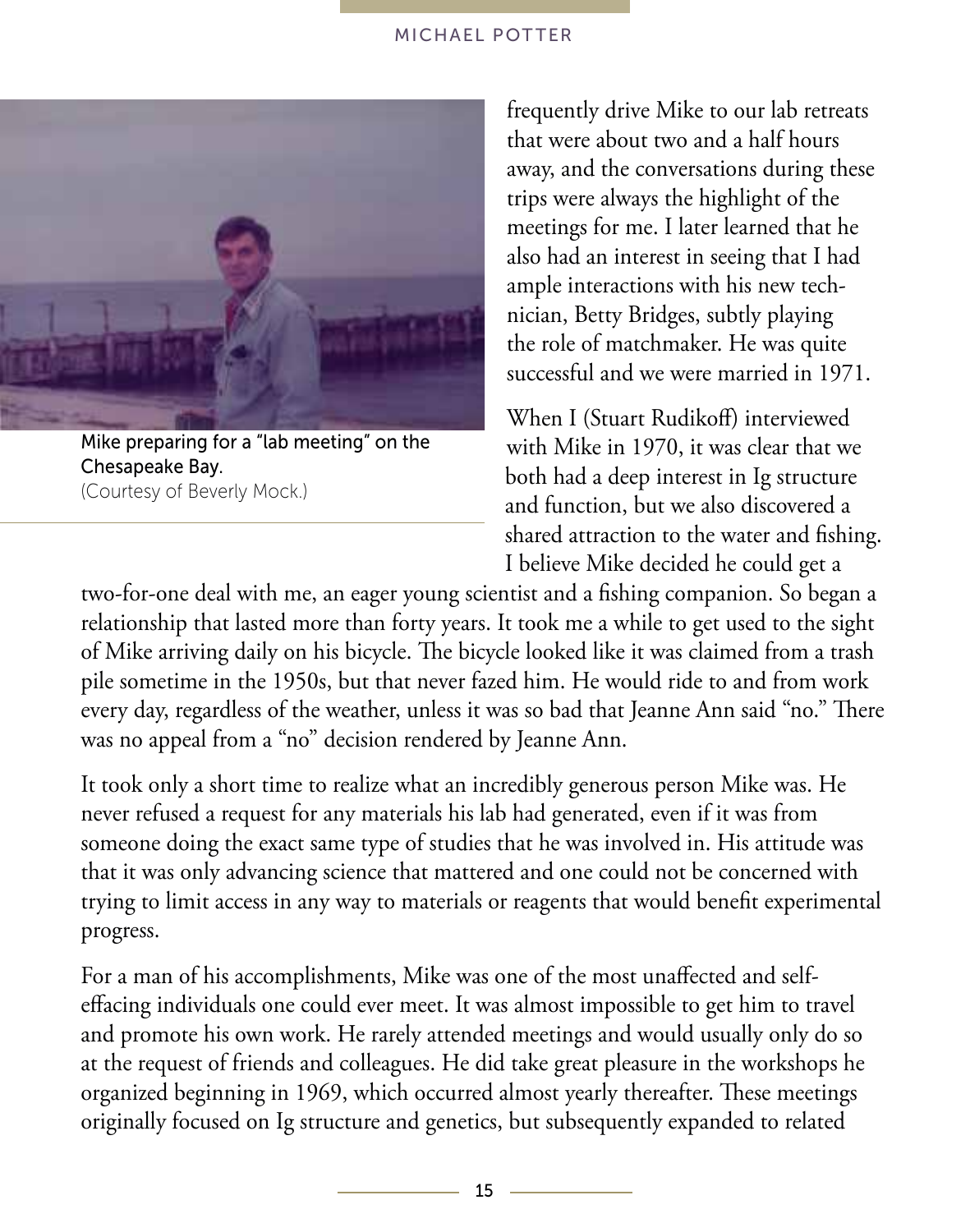topics including B cell development and B cell neoplasia.

In 1983 the workshops took on a rotating site format between the United States and Basel, Switzerland, due to the beginning of a long lasting friendship between Mike and Fritz Melchers, who, at the time, was director of the Basel Institute of Immunology. These meetings were unique in that there were usually no more than about fifty people invited and it was understood that only the latest and most exciting experimental findings would be presented and discussed. The workshops thus came to be focal points for exposure of much of the leading edge of B cell immunology/neoplasia research, and the invitation to attend these workshops was an acknowledged recognition of outstanding work in the field.



Mike with Fritz Melchers, his friend and co-organizer of the Ig/B-cell workshops. Taken at the symposium on the "Mechanisms of B-cell Neoplasia," which honored Mike's first fifty **years at the NIH.** (Courtesy of Edward Ramsey) and Beverly Mock.)

In addition to his love for science and its history, Mike had many other interests, among which fishing was near the very top. As soon as the blue fish began their annual migration into the Chesapeake Bay, his schedule became altered in order to accommodate "scientific retreats" in his little Boston whaler. Discussions on these outings covered everything from science, to politics, to the sad demise of the Washington Redskins. Mike had several unique approaches to fishing that were entirely in character for him. Fishhooks have barbs that prevent the hook from slipping out once a fish has taken the bait. Mike filed the barbs off in order to give the fish a better chance at getting away. He also took great pleasure in making lures out of anything he could find, such as pop tops from soda cans. He was always surprised when the fish ignored these prized creations. His attraction to the water was further embodied in an annual trip to Kitty Hawk, North Carolina, where the Potters and their various pets would spend a summer month. Jeanne Ann would read and Mike would surf fish and scavenge the beaches, much as he had in his childhood. Mike was also a devotee of classical music and actually built his own harpsichord. In his later years, he became an avid bird watcher and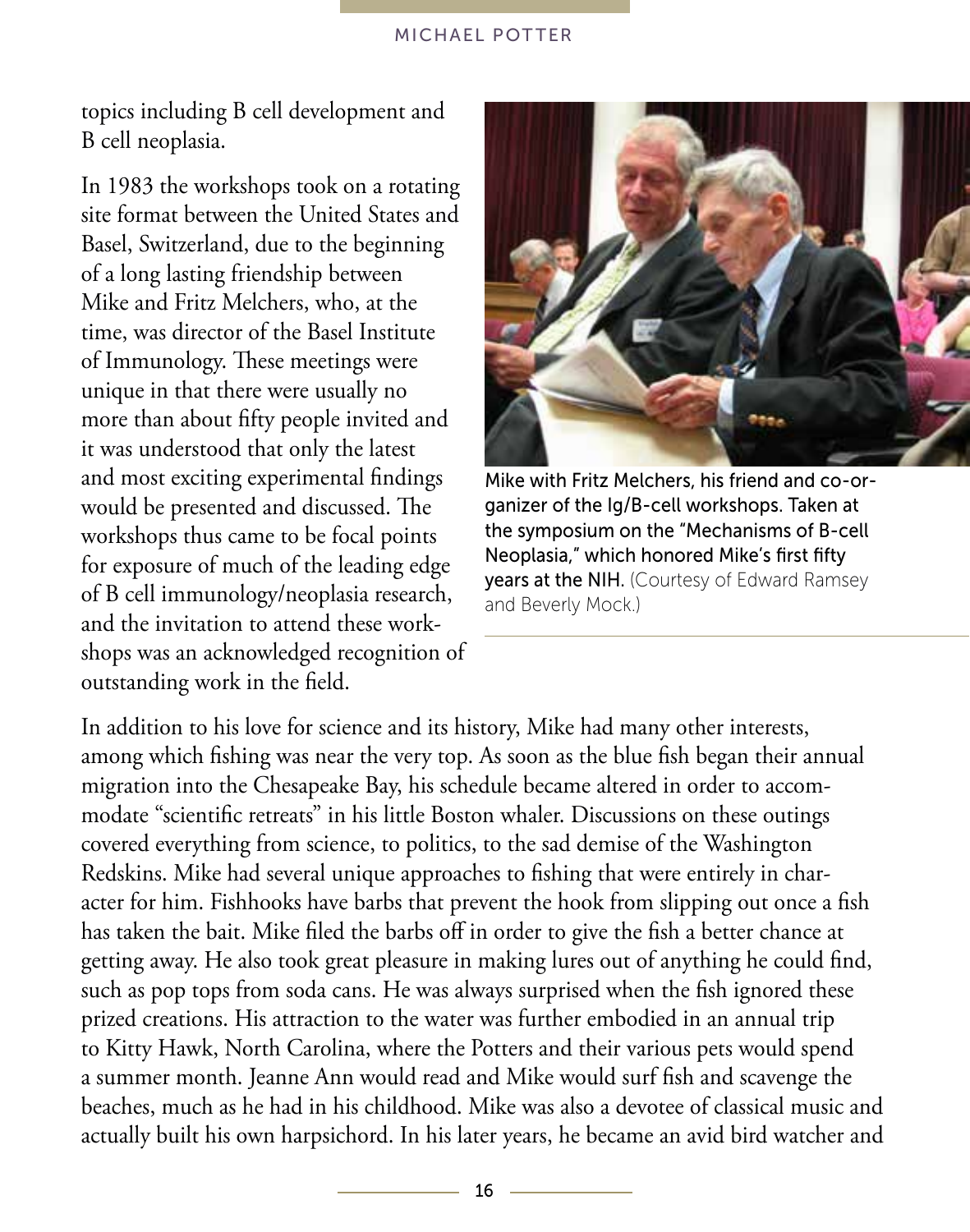

Always the scavenger. (Courtesy of Beverly Mock.)

frequently would travel the coastal areas of Maryland and Virginia in search of shore birds and waterfowl.

At the time we joined the lab, Mike was chief of the Immunochemistry Section in Lloyd Law's Laboratory of Cell Biology, a position he would hold until 1982. It was surprising when it quickly became apparent that he did not have an office, but just a lab desk like everyone else, where he could almost always be found examining specimens in his microscope. Mike always told us that a Section Chief in the NCI was the best job in science. According to him, your only responsibility

was to do first-rate research and you even had a lab chief above you to deal with the institutional "crapola," as he termed administrative concerns.

Mike had a unique sense of humor as exemplified by the understated pleasure he seemed to get from sending everyone who entered the lab, from Harvard graduates to Maryland students, to the animal room where they would learn to collect urine from tumor-bearing mice by squeezing their little bladders.

As it became clear that Mike deserved additional resources to pursue his expanding interests, the Laboratory of Genetics was created in 1982, and he, somewhat reluctantly, became its chief. He still refused to have an office and continued to work from his lab desk. In 2003 Mike gave up his responsibilities as chief and returned to a senior investigator position that he held until retirement.

In 1976 Mike became an adjunct professor at the University of Maryland, where he taught courses in immunology. As a result of this association, a number of Maryland students would, over time, become PhD students in his lab at the NCI. In 1990 he was appointed to the position of research professor. He greatly enjoyed this arrangement with the University and took pleasure in having the opportunity to expose Maryland graduate and undergraduate students to the fields of immunology and cancer biology.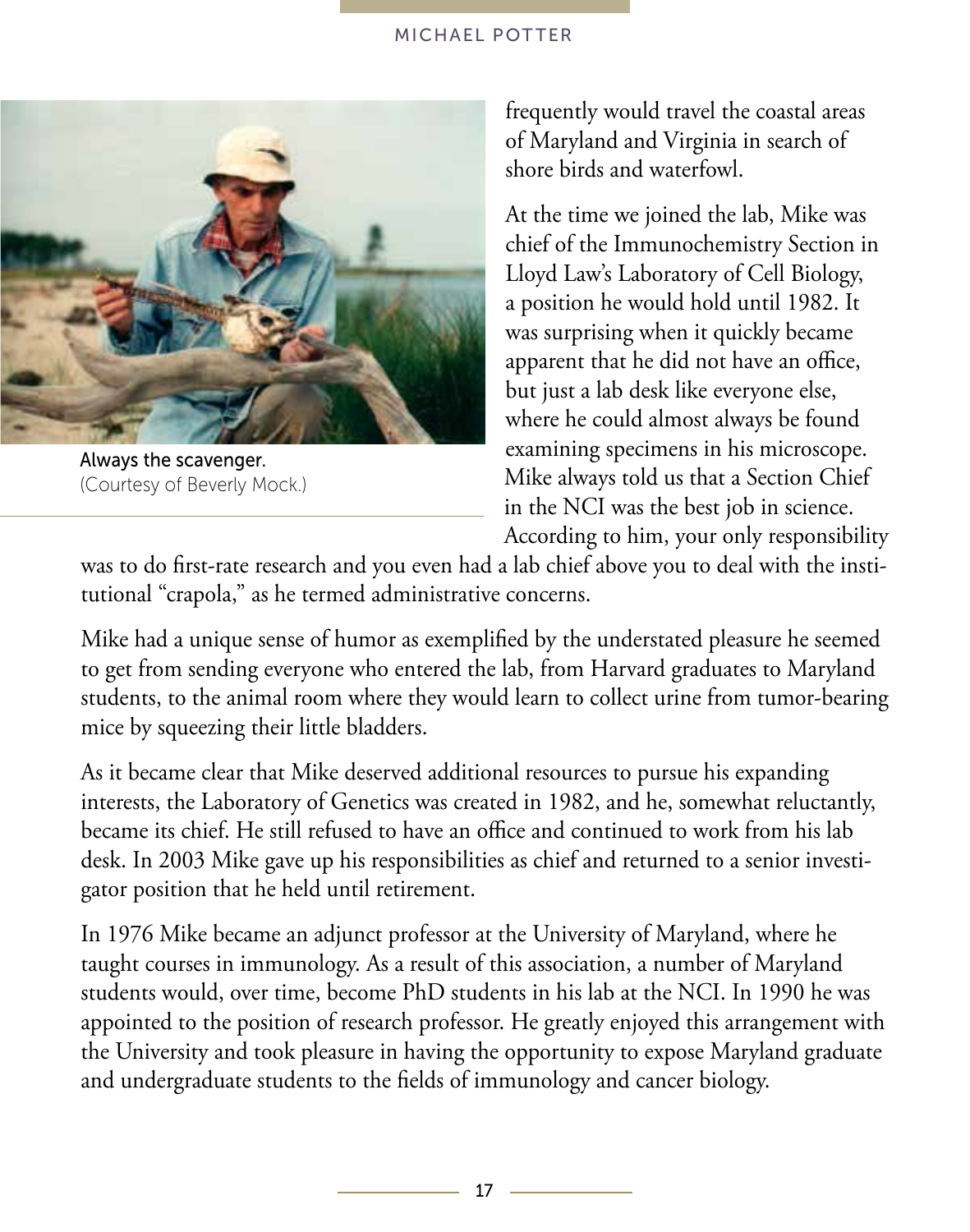In 1981 Mike was elected to the National Academy of Sciences, an honor that he particularly cherished, as it constituted recognition of his contributions by his peers.

In 1983 Mike was awarded the Paul Ehrlich and Ludwig Darmstaedter Prize for outstanding contributions to medical research, and in 1984 he shared the Albert Lasker Medical Research Award with Cesar Milstein and Georges Kohler. It is somewhat ironic that Milstein and Kohler would go on to win the Nobel Prize for development of the technology used to fuse Mike's tumor cells with normal splenic lymphocytes, resulting in immortal-



Mike and his faithful companion, Mr. Cook. (Courtesy of Mike's daughter, Melissa Adde.)

ization of the normal lymphocytye. Fused cells, or hybridomas, could be generated (and subsequently selected) with virtually any specificity desired by immunizing with defined antigens prior to fusion, resulting in the generation of clones (hybridomas) that secreted monoclonal antibodies with targeted reactivities. The use of monoclonal antibodies from such hybridomas in disease treatment, as diagnostic reagents in the clinic, and in research has been one the great breakthroughs in modern science. Mike had begged cell biologists to do exactly this experiment, but he was routinely told that it was a waste of time, as the fully differentiated plasma tumor cell would always shut off the functions of the normal lymphocyte, and, even if successful, it would be impossible to identify the few fused cells with the desired specificity among the vast array of cells with irrelevant specificities.

Mike was an avid student of the history of modern science and medicine. He read virtually everything he could find on the lives and works of the early giants in these fields, including such notables as Pasteur, Jenner, Koch, Ehrlich and Percival Potts, among many others. Mike seemed to have the same intuitive approach to medical and scientific problems that one would assume these eminent individuals employed. He was truly a renaissance man, and it almost seems as if he were born one hundred or so years too late, as he would surely have fit in perfectly with the innovative minds of that time. Those of us who knew and were associated with him were truly fortunate. He will be missed, but his scientific legacy is a monument that will live on.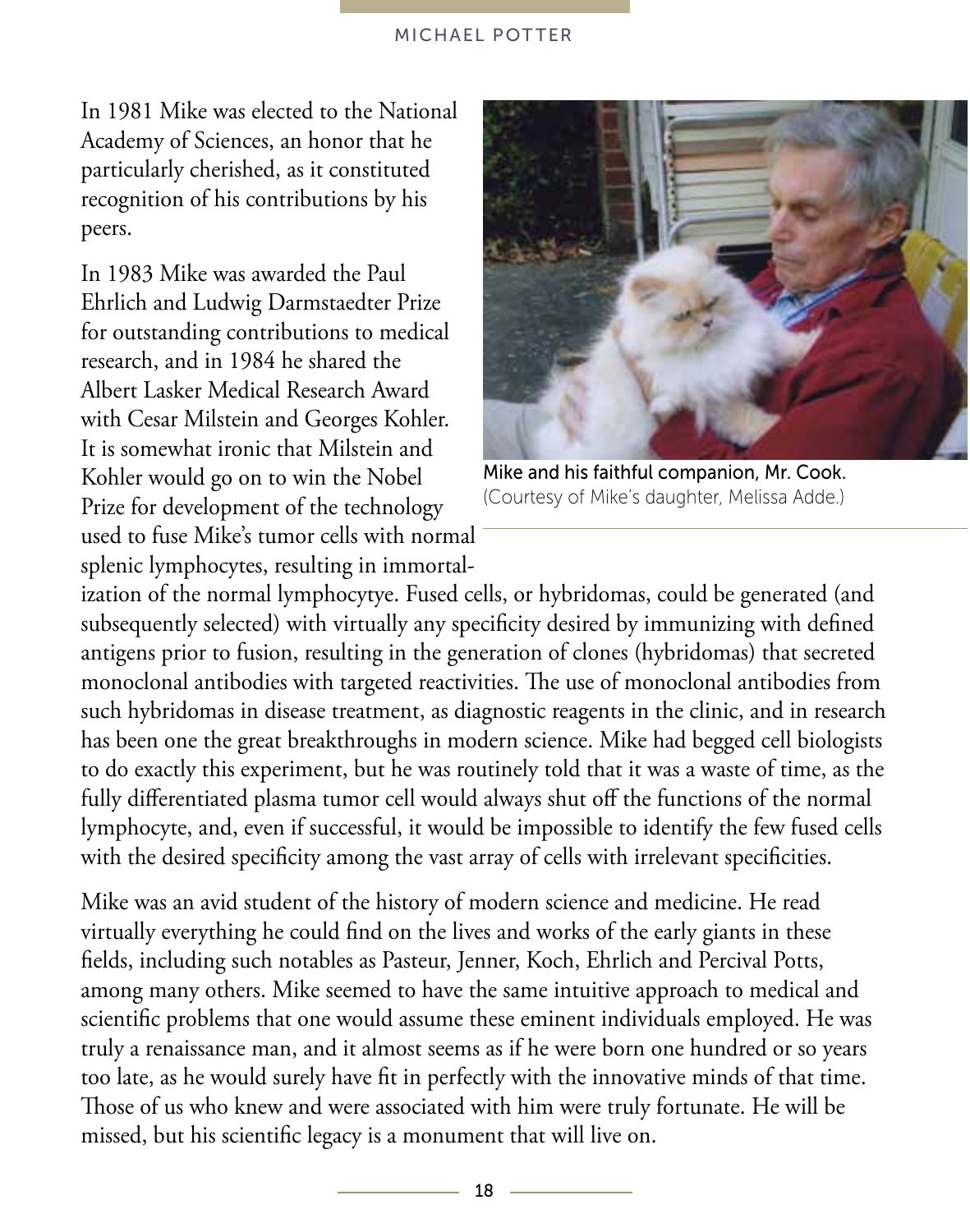#### SELECTED BIBLIOGRAPHY

- 1959 With J. L. Fahey. Bence Jones proteinuria associated with a transplantable mouse plasma-cell neoplasm. *Nature* 184:654–655.
- 1962 With C. R. Boyce. Induction of plasma-cell neoplasms in strain *BALB/c* mice with mineral oil and mineral oil adjuvants. *Nature* 193:1086–1087.
- 1965 With R. Lieberman and S. Dray. Linkage in control of allotypic specificities on two different gG-immunoglobulins. *Science* 148:640–642.
- 1966 With R. Perham and E. Appella. Light chains of mouse myeloma proteins: partial amino acid sequence. *Science* 154:391–393.

With R. Lieberman. Polymorphism of heavy chain genes in immunoglobulins or wild mice. *Science* 154:535–537.

1968 With M. Leon. Three IgA myeloma immunoglobulins from the *BALB/c* mouse: precipitation with pneumococcal C polysaccharide. *Science* 162:369–371.

With J. Metzger. Affinity site labeling of a mouse myeloma protein which binds dinitrophenyl ligands. *Science* 162:1398–1400.

With H. N. Eisen and E. S. Simms. Mouse myeloma proteins with antihapten antibody activity. The protein produced by plasma cell tumor MOPC 315. *Biochemistry*  1:4126–4134.

1970 With R. Lieberman. Common individual antigenic determinants in five of eight BALB/c IgA myeloma proteins that bind phosphorylcholine. *J. Exp. Med.* 132:737–751.

With L. E. Hood and D. J. McKean. Immunoglobulin structure: amino terminal sequences of kappa chains from genetically similar mice (BALB/c). *Science* 170:1207–1210.

- 1971 Myeloma proteins (M-components) with antibody-like activity. *New Engl. J. Med.*  284:831–838.
- 1973 Antigen binding M-components in man and mouse. In *Multiple Myeloma and Related Disorders*, volume 1, edited by H. A. Azar and M. Potter. pp. 195–246. Hagerstown: Harper and Row.

With M. D. Sklar and W. P . Rowe. Rapid viral induction of plasmacytomas in pristane-primed BALB/c mice. *Science* 182:592–594.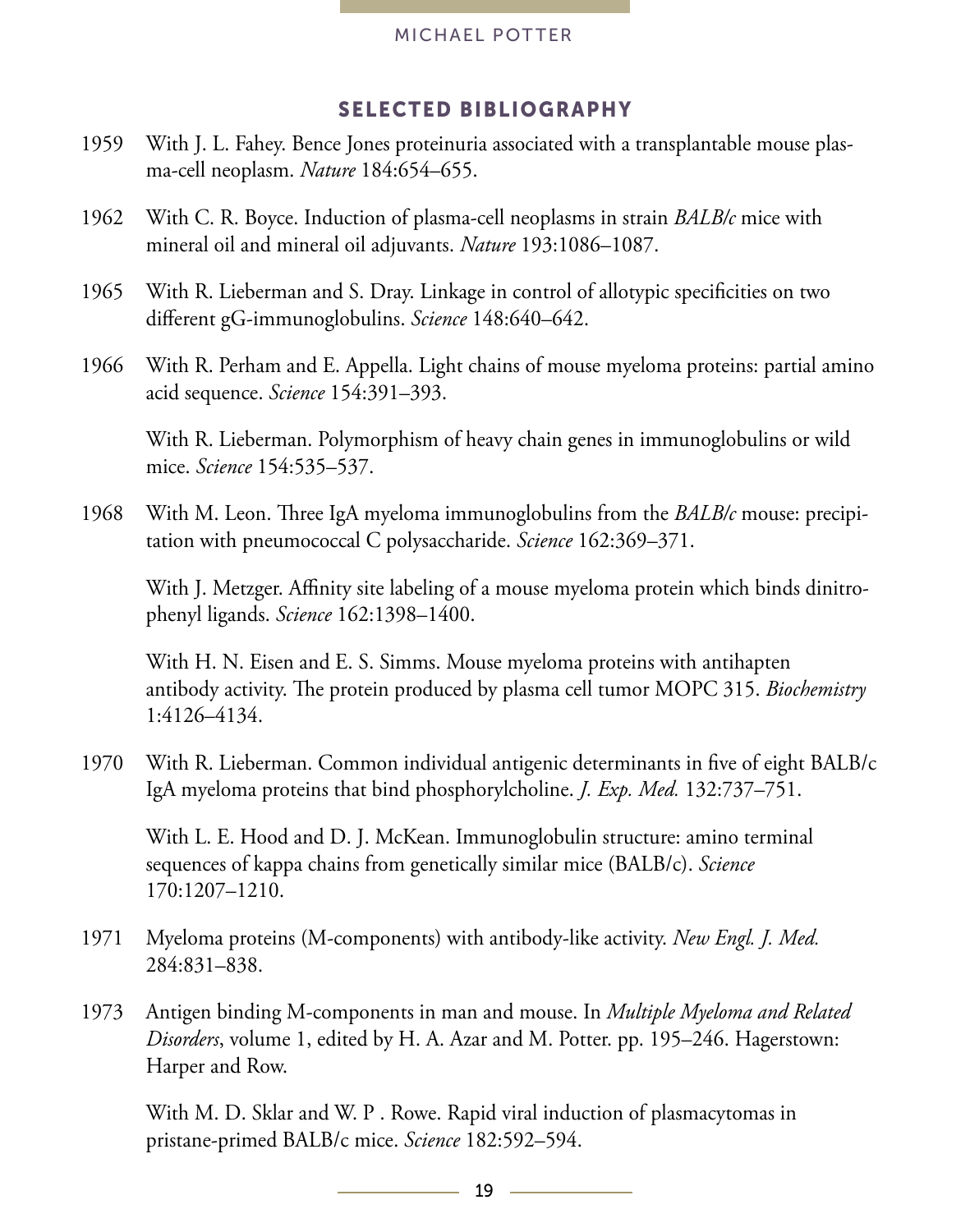1974 With P. Barstad, S. Rudikoff, M. Cohn, W. Konigsberg and L. Hood. Immunoglobulin structure: amino terminal sequences of mouse myeloma proteins that bind phosphorylcholine. *Science* 183:962–964.

With D. M. Segal, E. A. Padlan, G. H. Cohen, S. Rudikoff, and D. R. Davies. The three-dimensional structure of a phosphorylcholine-binding mouse immunoglobulin fab and the nature of the antigen binding site. *Proc. Nat. Acad. Sci. U.S.A.* 11:4298–4302.

- 1976 With B. N. Manjula, C. P. J. Glaudemans, and E. B. Mushinski. Subunit interactions in mouse myeloma proteins with anti-galactan activity. *Proc. Nat. Acad. Sci. U.S.A.*  73:932–936.
- 1977 With R. Lieberman, M. Vrana, W. Humphrey, Jr., and C. C. Chien. Idiotypes of inulin binding myeloma proteins localized to VLand VHchains: genetic significance. *J. Exp. Med.* 146:1294–1304.
- 1979 With D. N. Rao, S. Rudikoff, and H. Krutzsch. Structural evidence for independent joining region gene in immunoglobulin heavy chains from anti-galactan myeloma proteins and its potential role in generating diversity in complementaritydetermining regions. *Proc. Nat. Acad. Sci. U.S.A.* 76:2890–2894.

With S. Ohno, M. Babonits, F. Wiener, J. Spira, and G. Klein. Nonrandom chromosome changes involving the Ig gene-carrying chromosomes 12 and 6 in pristaneinduced mouse plasmacytomas. *Cell* 18:1001–1007.

With M. A. Navia, D. M. Segal, E. A. Padlan, D. R. Davies, N. Rao, and S. Rudikoff. Crystal structure of galactan-binding mouse immunoglobulin J539 Fab at 4.5-A resolution. *Proc. Natl. Acad. Sci. U.S.A.* 76:4071–4074.

- 1980 With S. Rudikoff, D. N. Rao, and C. P. J. Glaudemans. Kappa chain joining segments and structural diversity of antibody combining sites. *Proc. Natl. Acad. Sci. U.S.A.*  77:4270–4274.
- 1983 With S. Rudikoff, M. Pawlita, J. Pumphrey, and E. Mushinski. Galactan-binding antibodies. Diversity and structure of idiotypes. *J. Exp. Med.* 158:1385–1400.

With J. F. Mushinski, S. R. Bauer, and E. Reddy. Increased expression of myc related oncogene mRNA characterizes most BALB/c plasmacytomas induced by pristane or Abelson murine leukemia virus. *Proc. Natl. Acad. Sci. U.S.A.* 80:1073–1077.